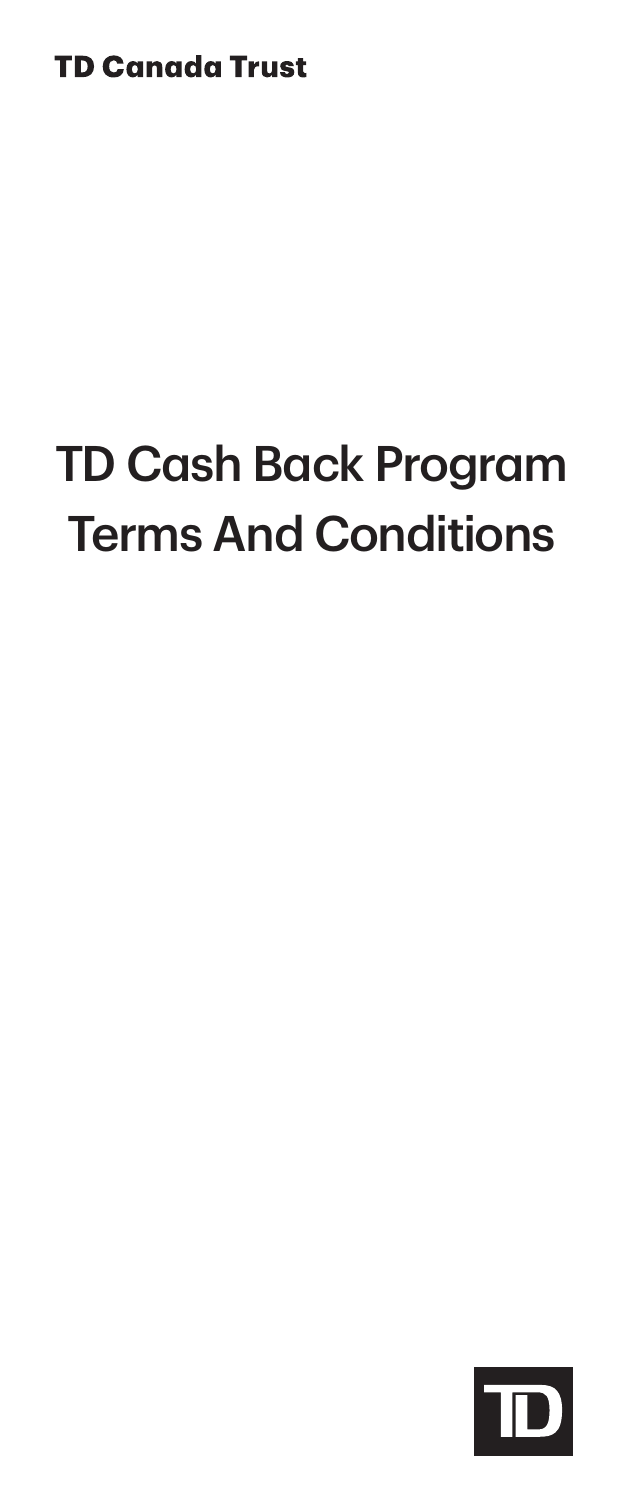*These TD Cash Back Program Terms and Conditions form part of your Cardholder Agreement. Please carefully read this important document and store it in a safe place. We may send you changes or replacements for these TD Cash Back Program Terms and Conditions from time to time. These TD Cash Back Program Terms and Conditions replace all previous versions. You can also find a copy of these TD Cash Back Program Terms and Conditions at [td.com/agreements](https://td.com/agreements).*

*You should read these TD Cash Back Program Terms and Conditions along with any other Agreements that apply to your TD Credit Card. When you activate, access or use your Card or the Account, any of these actions mean that you have agreed to, received and read all documents that make up the Agreement, including these TD Cash Back Program Terms and Conditions.*

# Section 1: Definitions

#### Section 2: Earning Cash Back Dollars

- 2.1 What are Cash Back Dollars?
- 2.2 How do you earn Cash Back Dollars?
- **2.3** How do we determine if a Purchase qualifies for a Purchase Category?
- 2.4 Can you receive Offers?

# Section 3:

#### Redeeming Cash Back Dollars

- **3.1** How do you redeem Cash Back Dollars?
- 3.2 How do you redeem Cash Back Dollars as a credit to the Account?
- **3.3** How do you redeem Cash Back Dollars for Other Redemption Options?

### Section 4: Program Terms

- 4.1 How can you check your Cash Back Dollar balance?
- **4.2** What happens if there is an error with your Cash Back Dollar balance?
- 4.3 Can you combine your Cash Back Dollars with other Accounts under the TD Cash Back Program?
- 4.4 Can your Cash Back Dollars expire, or can you forfeit them?
- **4.5** What happens to Cash Back Dollars upon the death of the Primary Cardholder?

### Section 5: General Information

- **5.1** Who is responsible for paying taxes that relate to the Program?
- **5.2** Can you sell, barter, or assign your Cash Back Dollars?

SEE OVERLEAF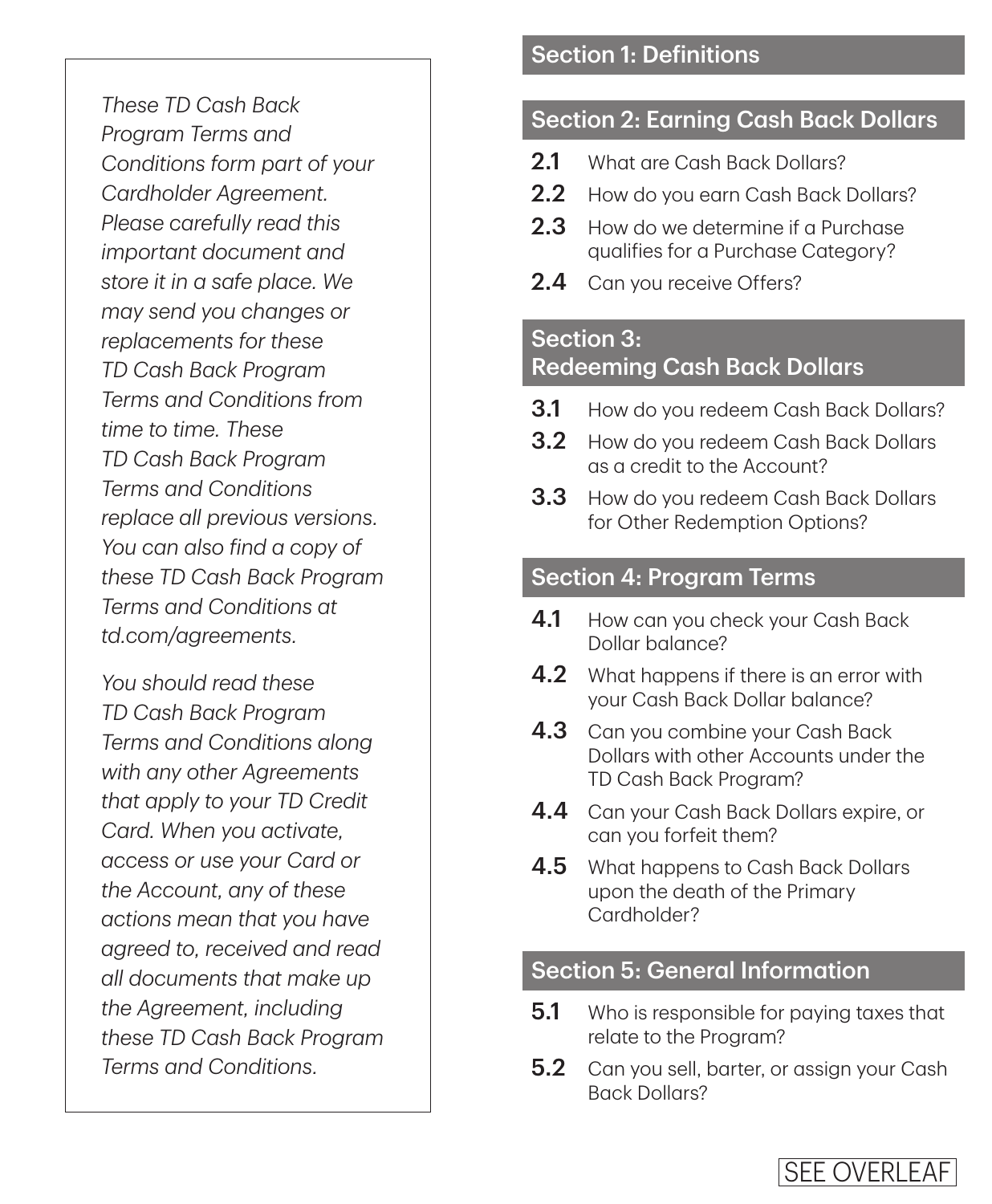- **5.3** What is our limitation of liability for the Program?
- **5.4** What if we do not act immediately if you do not follow your obligations in these TD Cash Back Program Terms and Conditions?
- **5.5** Can we change the TD Cash Back Program Terms and Conditions?
- **5.6** Can we cancel or terminate the Program?
- **5.7** Can we cancel or terminate a Cardholder's ability to participate in the Program?
- **5.8** What are our rights if you do not follow the Program and these TD Cash Back Program Terms and Conditions?
- **5.9** What happens if part of these Terms and Conditions is invalid?
- **5.10** What laws govern these Terms and Conditions?
- **5.11** What language will be used?

# Section 6: How to Contact Us

### Section 1: Definitions

Here are what some key words mean in these TD Cash Back Program Terms and Conditions. We also explain what other key words mean directly in other sections of these TD Cash Back Program Terms and Conditions.

If you see any other capitalized terms that are used in these TD Cash Back Program Terms and Conditions, you can find their definitions in your Cardholder Agreement.

*Account* means the TD Credit Card account we open and maintain for the Primary Cardholder.

*Additional Cardholder* means a person who has been added to the Account at the Primary Cardholder's request. This person has access to the Account, and we have issued them a Card connected with the Account.

*Agreement* means the Cardholder Agreement, as changed from time to time. The Cardholder Agreement includes:

- The Disclosure Statement for the Account, as changed from time to time;
- The Privacy Agreement, as changed from time to time; and
- These TD Cash Back Dollar Program Terms and Conditions, as changed from time to time.

*Cardholder* means the Primary Cardholder and any Additional Cardholder.

*Good Standing* means that you are following what you are required to do, or not do, under the Agreement.

*Program* means the TD Cash Back Program connected with the Account and includes all Program privileges and reward benefits, including Cash Back Dollars.

*Residents of Quebec* means all Primary Cardholders who have indicated to us that their principal residence is in Quebec.

*Residents Outside of Quebec* means all Primary Cardholders who have indicated to us that their principal residence is not in Quebec.

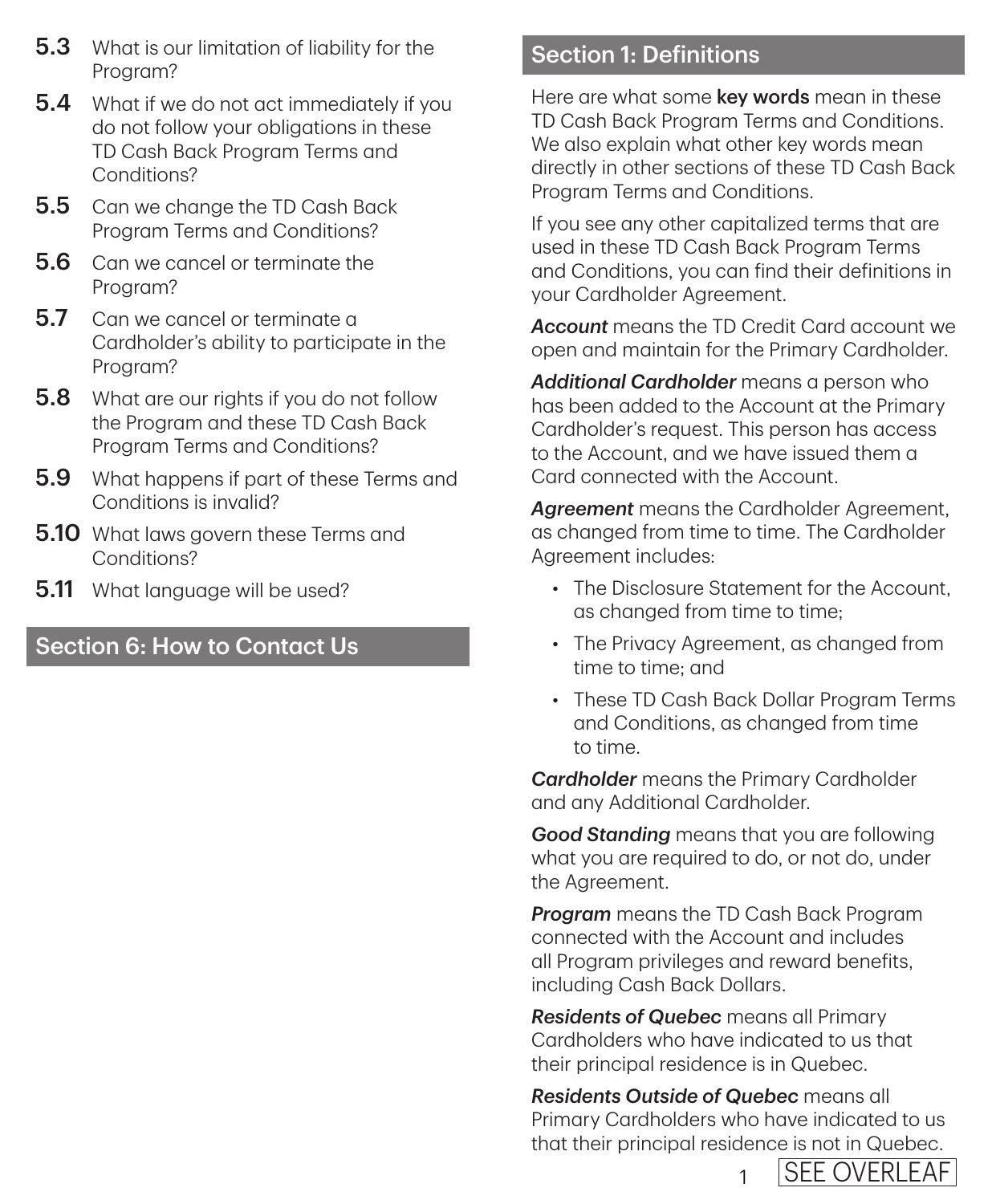*We*, *us*, or *our* refers to The Toronto-Dominion Bank.

*You, your, yours,* or *yourself* means each Cardholder.

# Section 2: Earning Cash Back Dollars

# 2.1 What are Cash Back Dollars?

Cash Back Dollars are reward credits that you earn when you make qualifying Purchases with the Account linked with the Program. The number of Cash Back Dollars you can earn will depend on the amount and the specific type of Purchase you make with the Account. Cash Back Dollars have no monetary value until redeemed as a statement credit to the Account linked with the Program.

You can only earn Cash Back Dollars on the net Purchases charged and posted to the Account. This means that credits for refunds, returned items and other similar credits for Purchases will reduce or cancel the Cash Back Dollars earned.

You do not earn Cash Back Dollars on the following:

- Cash Advances (including Balance Transfers, Cash-like Transactions, and TD *Visa* Cheques);
- Interest charges;
- Fees;
- Adjustments;
- Refunds; and/or
- Rebates or other similar Account credits.

### 2.2 How do you earn Cash Back Dollars?

The Account linked with the Program must be open and in Good Standing to earn Cash Back Dollars.

- If you cannot make a Purchase because the Account is not in Good Standing and we have restricted the Account's ability to make Transactions, you cannot earn Cash Back Dollars.
- Please see your Cardholder Agreement to learn more about when the Account will not be considered in Good Standing and what can happen if the Account is not in Good Standing.

You will earn Cash Back Dollars in only one of the Purchase Categories set out in the below chart when you make a qualifying Purchase and your Account is in Good Standing. The number of Cash Back Dollars that you can earn will depend on the type of TD Credit Card you have.

Cash Back Dollars that you earn will be rounded up or down to the nearest first two decimal places after the decimal point.

|                             | TD Cash Back Visa* Card         | TD Cash Back Visa Infinite* Card |
|-----------------------------|---------------------------------|----------------------------------|
| <b>Purchase</b><br>Category | <b>Cash Back Dollars Earned</b> | <b>Cash Back Dollars Earned</b>  |
| <b>Base Earn</b>            | Earn <b>0.5%</b> in Cash Back   | Earn 1% in Cash Back             |
| Rate for all                | Dollars in Purchases.           | Dollars in Purchases.            |
| <b>Purchases</b>            | Cash Back Dollars that          | Cash Back Dollars that           |
| other than                  | you earn through another        | you earn through another         |
| <b>Purchases in</b>         | Purchase Category set out       | Purchase Category set out        |
| the Purchase                | below are in place of, and      | below are in place of, and       |
| <b>Categories</b>           | are not in addition to, the     | are not in addition to, the      |
| below                       | Base Earn Rate.                 | Base Farn Rate.                  |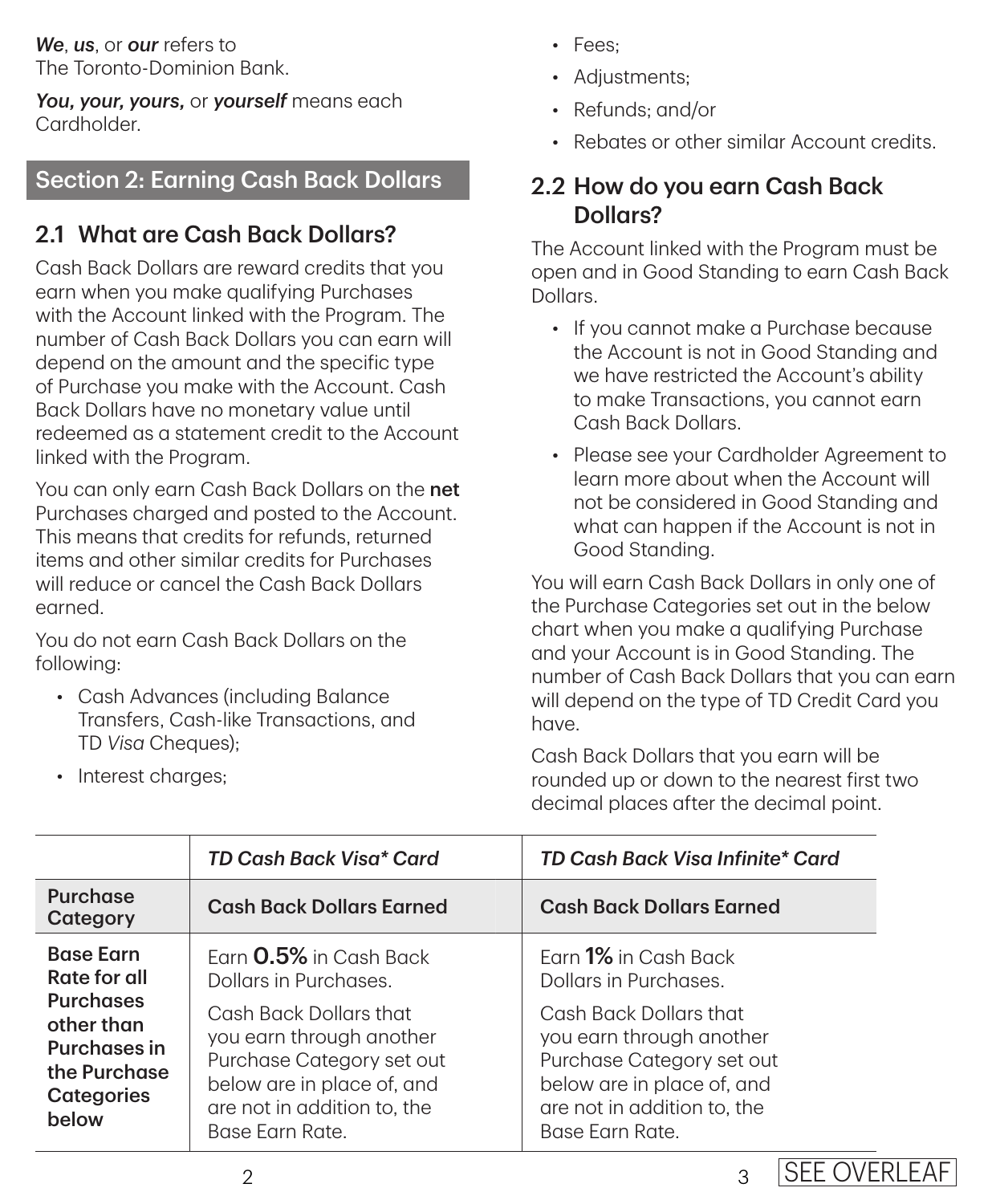### (continued)

|                                                                            | <b>TD Cash Back Visa* Card</b>                                                                                                                                                                                                                                                                                                                                                                              | <b>TD Cash Back Visa Infinite* Card</b>                                                                                                                                                                                                                                                                                                                                                                             |
|----------------------------------------------------------------------------|-------------------------------------------------------------------------------------------------------------------------------------------------------------------------------------------------------------------------------------------------------------------------------------------------------------------------------------------------------------------------------------------------------------|---------------------------------------------------------------------------------------------------------------------------------------------------------------------------------------------------------------------------------------------------------------------------------------------------------------------------------------------------------------------------------------------------------------------|
| <b>Purchase</b><br>Category                                                | <b>Cash Back Dollars Earned</b>                                                                                                                                                                                                                                                                                                                                                                             | <b>Cash Back Dollars Earned</b>                                                                                                                                                                                                                                                                                                                                                                                     |
| <b>Gas Earn</b><br>Rate                                                    | Earn 1% in Cash Back Dollars<br>in Gas Purchases.<br><b>Annual Cap:</b><br>The Gas Earn Rate will no<br>longer apply when the total<br><b>Gas Purchases exceed</b><br>\$5,000.00 in a year. If you<br>exceed the Annual Cap, you<br>will earn the Base Earn Rate.<br>The year runs after your first<br>statement period in January<br>until the end of your statement<br>period the following January.      | Earn 3% in Cash Back Dollars<br>in Gas Purchases.<br><b>Annual Cap:</b><br>The Gas Earn Rate will no<br>longer apply when the total<br><b>Gas Purchases exceed</b><br>\$15,000.00 in a year. If you<br>exceed the Annual Cap, you<br>will earn the Base Earn Rate.<br>The year runs after your first<br>statement period in January<br>until the end of your statement<br>period the following January.             |
| Grocery<br><b>Earn Rate</b>                                                | Earn 1% in Cash Back Dollars<br>on Grocery Purchases.<br><b>Annual Cap:</b><br>The Grocery Earn Rate will no<br>longer apply when the total<br>Grocery Purchases exceed<br>\$5,000.00 in a year. If you<br>exceed the Annual Cap, you<br>will earn the Base Earn Rate.<br>The year runs after your first<br>statement period in January<br>until the end of your statement<br>period the following January. | Earn 3% in Cash Back Dollars<br>in Grocery Purchases.<br><b>Annual Cap:</b><br>The Grocery Earn Rate will no<br>longer apply when the total<br><b>Grocery Purchases exceed</b><br>\$15,000.00 in a year. If you<br>exceed the Annual Cap, you<br>will earn the Base Earn Rate.<br>The year runs after your first<br>statement period in January<br>until the end of your statement<br>period the following January. |
| Pre-<br><b>Authorized</b><br><b>Purchases</b><br>(PAP)<br><b>Earn Rate</b> | Earn 1% in Cash Back Dollars<br>on PAPs.<br><b>Annual Cap:</b><br>The PAP Earn Rate will no<br>longer apply when the total<br>PAPs exceed \$5,000.00 in a<br>year. If the total PAPs in a year<br>exceed the Annual Cap, you<br>will earn the Base Earn Rate.<br>The year runs after your first<br>statement period in January<br>until the end of your statement<br>period the following January.          | Earn 3% in Cash Back Dollars<br>on PAPs.<br><b>Annual Cap:</b><br>The PAP Earn Rate will no longer<br>apply when the total PAPs<br>exceed \$15,000.00 in a<br>year. If the total PAPs in a year<br>exceed the Annual Cap, you<br>will earn the Base Earn Rate.<br>The year runs after your first<br>statement period in January<br>until the end of your statement<br>period the following January.                 |

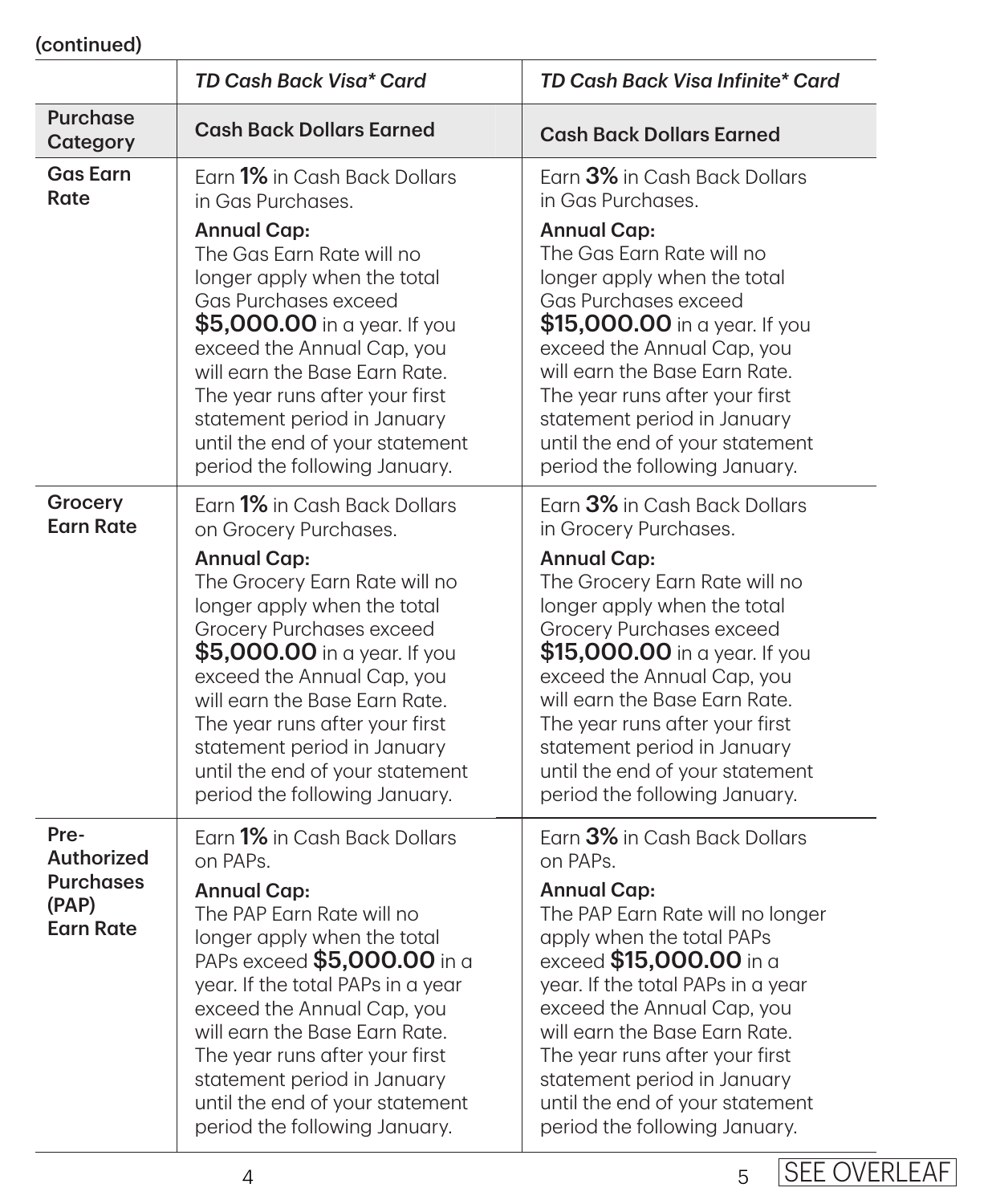# 2.3 How do we determine if a Purchase qualifies for a Purchase Category?

We use Merchant Category Codes to determine the Purchase Category for Gas Purchases and Grocery Purchases.

*Merchant Category Code* means the merchant category code that the *Visa* payment network uses for a merchant to classify its goods and services, which may be changed from time to time by *Visa*. Only Purchases using the following Merchant Category Codes will qualify for the Gas Earn Rate or the Grocery Earn Rate:

- Gas Purchases:  $5541$  and  $5542$
- Grocery Purchases: 5411

We do not monitor merchants to see if they correctly identify and bill Transactions according to a Merchant Category Code, or if they correctly identify a Transaction as a PAP. However, we do reserve the right to determine if a Purchase qualifies for a certain Purchase Category.

*Gas Purchases* means buying gas or gas station services or products from a merchant classified through the *Visa* payment network using the above noted Merchant Category Codes for Gas Purchases.

*Grocery Purchases* means buying groceries or grocery items from a merchant classified through the *Visa* payment network using the above noted Merchant Category Code for Grocery Purchases.

*Pre-authorized payments* or *PAP(s)* means Purchases set up by any Cardholder that the Cardholder charges to the Account. A PAP allows a Cardholder to automatically pay for recurring bill payments with a merchant. The payment will occur on a specified date and frequency (such as daily, monthly or annually).

Please contact us using the contact details in Section 6 *How to Contact Us* if you want to confirm whether a Purchase charged to the Account qualifies for a Purchase Category.

If a Purchase qualifies for more than one Purchase Category, you will only earn Cash Back Dollars in one of those Purchase Categories. We reserve the right to determine which Earn Rate your qualifying Purchase will earn.

# 2.4 Can you receive Offers?

Occasionally, we may offer you limited time offers that apply to the Program, which may grant you:

- Additional Purchase Categories;
- Additional and/or increased earn rates for a Purchase Category;
- Additional and/or decreased redemption rates;
- Benefits with select merchants; and/or
- Bonus Cash Back Dollars.

Additional terms and conditions will apply to such offers and such terms and conditions will be available to you at the time the offer is made.

# Section 3: Redeeming Cash Back Dollars

# 3.1 How do you redeem Cash Back Dollars?

To redeem Cash Back Dollars, the Account connected with the Program must be open, active and in Good Standing. This means:

• For the purposes of this Program, if you miss making 2 minimum payments in a row, you cannot redeem your Cash Back Dollars. You must bring the Account into Good Standing before you can redeem your Cash Back Dollars. For example, you must make your minimum payment by the Payment Due Date. To learn more about how you can bring the Account to Good Standing, contact us using the information provided in Section 6 *How to Contact Us*.

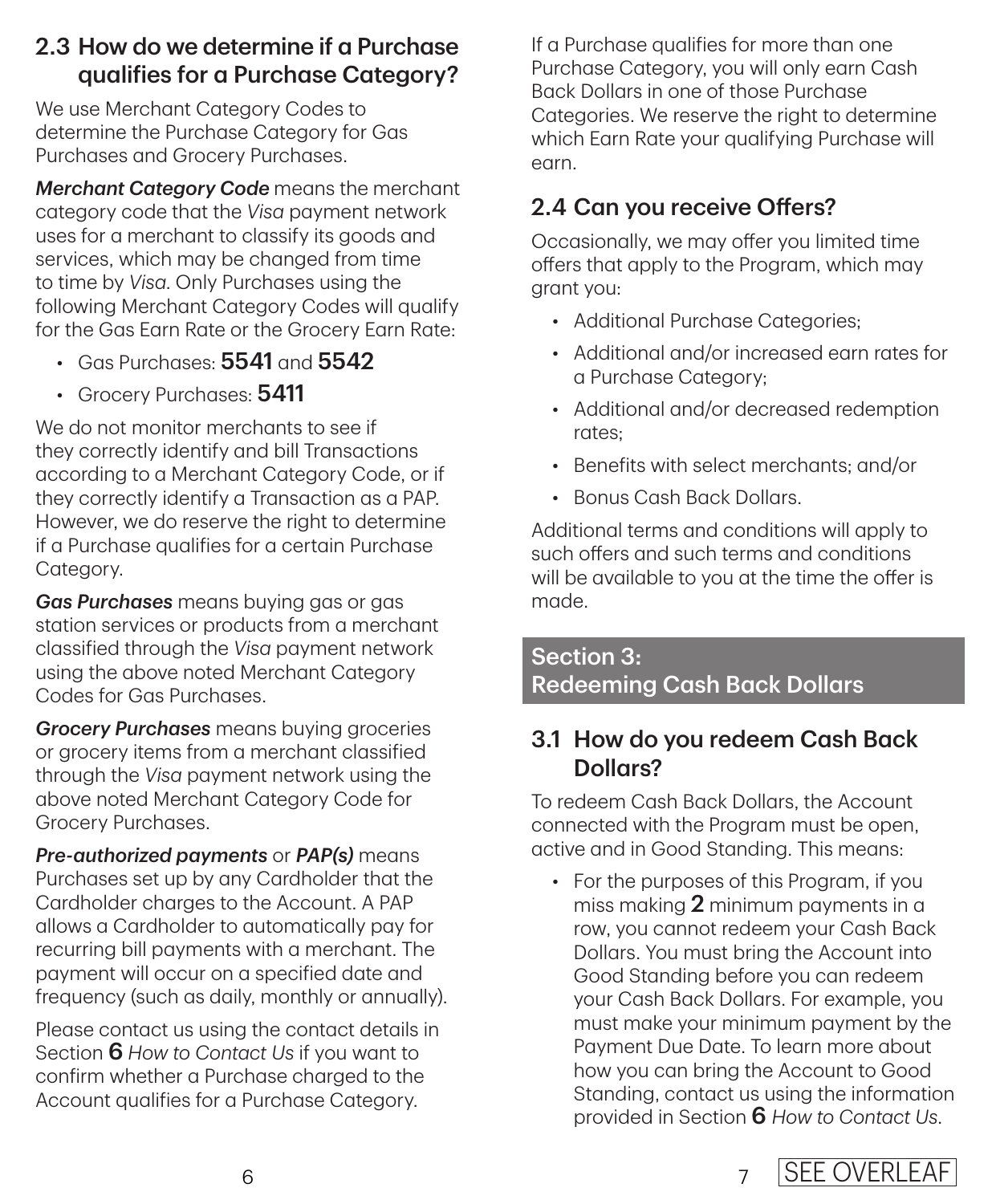- The Account must be active to redeem Cash Back Dollars. If you do not earn or redeem any Cash Back Dollars for a period of 1 year or more, the Account is considered inactive for the purpose of the Program. To learn more about what can happen to your Cash Back Dollars if your Account is inactive for the purposes of the Program, please see Section 4.4 *Can your Cash Back Dollars expire, or can you forfeit them?*
- Please see your Cardholder Agreement to learn more about when the Account will not be considered in Good Standing and what can happen if the Account is not in Good Standing.

The Primary Cardholder or any Additional Cardholder can redeem Cash Back Dollars for the following:

- A credit to the Account connected with the Program;
- Other Redemption Options; and/or
- Any other manner that we may allow from time to time.

Redemption of Cash Back Dollars will not happen automatically. Cash Back Dollars will continue to collect in your Cash Back Dollar balance for the Account until you tell us how you would like to redeem your Cash Back Dollars.

You cannot redeem Cash Back Dollars earned for Purchases that have not yet been posted to the Account and not yet recorded to your Cash Back Dollar balance.

We will rely on the first set of instructions we receive, either from the Primary Cardholder or an Additional Cardholder to redeem Cash Back Dollars. Our electronic time-keeping methods will be definitive in determining the time and date of receipt by us of any redemption instructions.

# 3.2 How do you redeem Cash Back Dollars as a credit to the Account?

You can redeem Cash Back Dollars by instructing us to apply a credit to the Account connected with the Program.

You can instruct us to redeem your Cash Back Dollars as a credit to the Account in the following manner:

- On Demand: Redeem at any time as long as the Account has earned at least \$25.00 in the Cash Back Dollar balance: or
- Annually: Redeem annually, with no minimum Cash Back Dollar balance required. When you choose to redeem annually, we credit Cash Back Dollars to the Account each January following the end of a calendar year.

You can give us instructions to redeem your Cash Back Dollars as a credit to the Account in the following ways:

- Through EasyWeb or TD Mobile App;
- Through your Account profile at [TDRewards.com](https://www.tdrewards.com);
- By visiting a TD branch;
- By phone using the contact information listed in Section 6 *How to Contact Us*; or
- By any other manner that we may allow from time to time.

When you redeem Cash Back Dollars as a credit to the Account, we do not consider this as part of your minimum payment. You will still need to pay the full minimum payment on or before the Payment Due Date detailed on your statement and in accordance with the Cardholder Agreement. Please see your Cardholder Agreement to learn more about making payments to the Account.

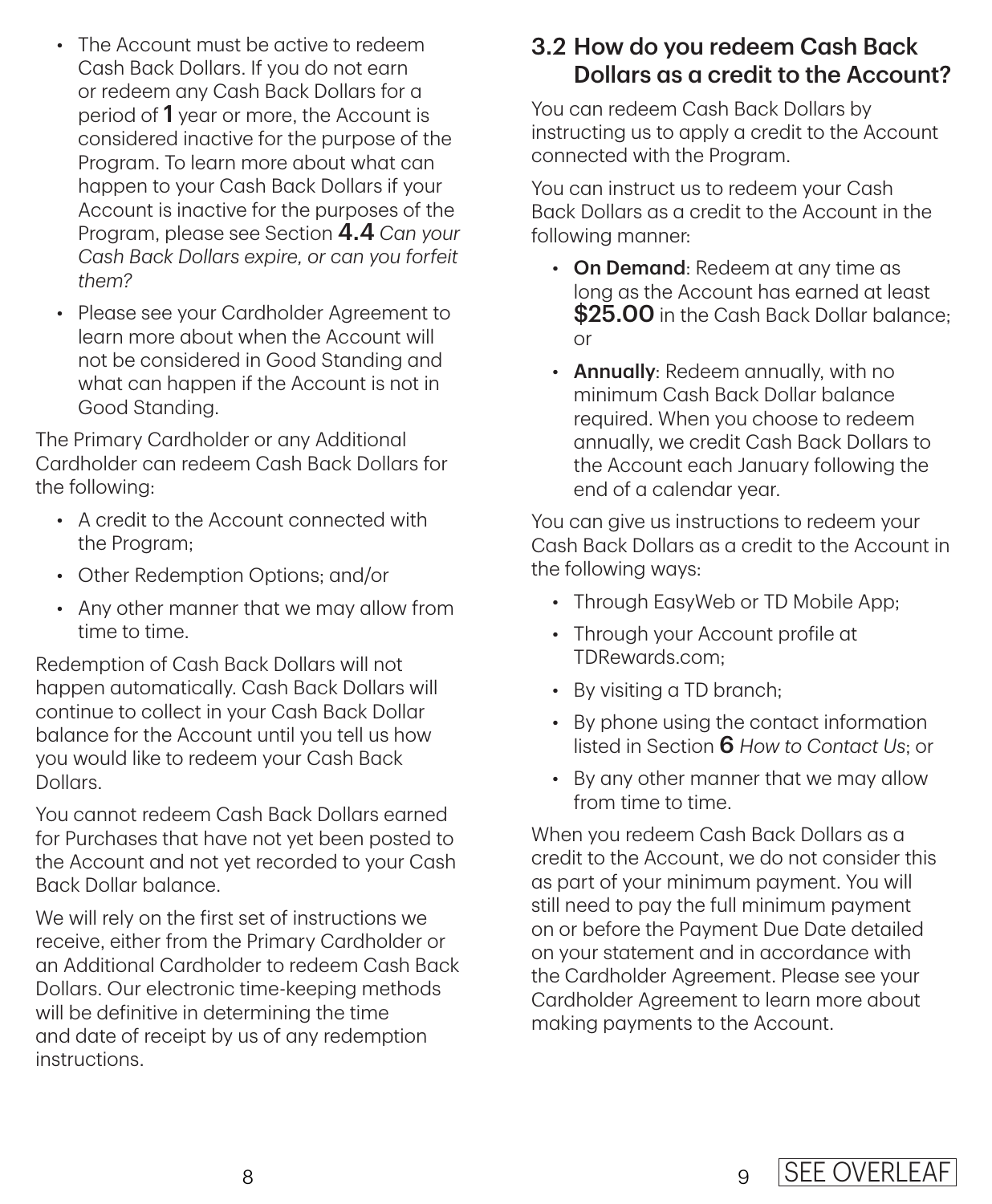# 3.3 How do you redeem Cash Back Dollars for Other Redemption Options?

We may let you redeem Cash Back Dollars towards items other than as a credit to the Account (*Other Redemption Options*) including towards:

- Merchandise and services;
- Purchases at specific merchants;
- Education credits; and/or
- Any other item that we may allow from time to time.

To redeem for Other Redemption Options or to learn more about Other Redemption Options, visit www.TDRewards.com. When you redeem Cash Back Dollars for Other Redemption Options, additional terms and conditions will apply and such terms and conditions will be available to you at the time you redeem for Other Redemption Options. We do not have to provide Other Redemption Options and can cancel or change them at any time, in our sole discretion.

# Section 4: Program Terms

# 4.1 How can you check your Cash Back Dollar balance?

You can view your Cash Back Dollar balance in the following ways:

- Online at [TDRewards.com;](https://www.tdrewards.com)
- Through EasyWeb or the TD Mobile App:
- On the Account's statement;
- By phone using the contact information listed in Section 6 *How to Contact Us*; and/or
- Any other manner that we may allow from time to time.

# 4.2 What happens if there is an error with your Cash Back Dollar balance?

You must review your Cash Back Dollar balance on each Account statement and contact us about any errors within  $30$  days from the statement date so we can  $\,$ immediately investigate them. Contact us using the information listed in Section 6 *How to Contact Us*.

If you do not contact us about errors within  ${\bf 30}$  days from the statement date, we will consider the Cash Back Dollar balance and our Records to be correct (except for any amount that we credited to the Account in error). If we confirm an error, or if we accidentally credit Cash Back Dollars to your Cash Back Dollar balance, we may adjust the Cash Back Dollar balance at any time without notifying you.

# 4.3 Can you combine your Cash Back Dollars with other Accounts under the Cash Back Program?

No, you cannot combine your Cash Back Dollars with any other Account. You can only redeem Cash Back Dollars on the Account that has earned them.

# 4.4 Can your Cash Back Dollars expire, or can you forfeit them?

Cash Back Dollars will not expire and be forfeited so long as the Account connected to the Program remains open, active and in Good Standing, and the Agreement has not ended.

Below is a chart that explains how and when your Cash Back Dollars will expire and be forfeited. In all cases below, we can delay the expiry of Cash Back Dollars and that delay does not prevent us from exercising our rights under these TD Cash Back Program Terms and Conditions.

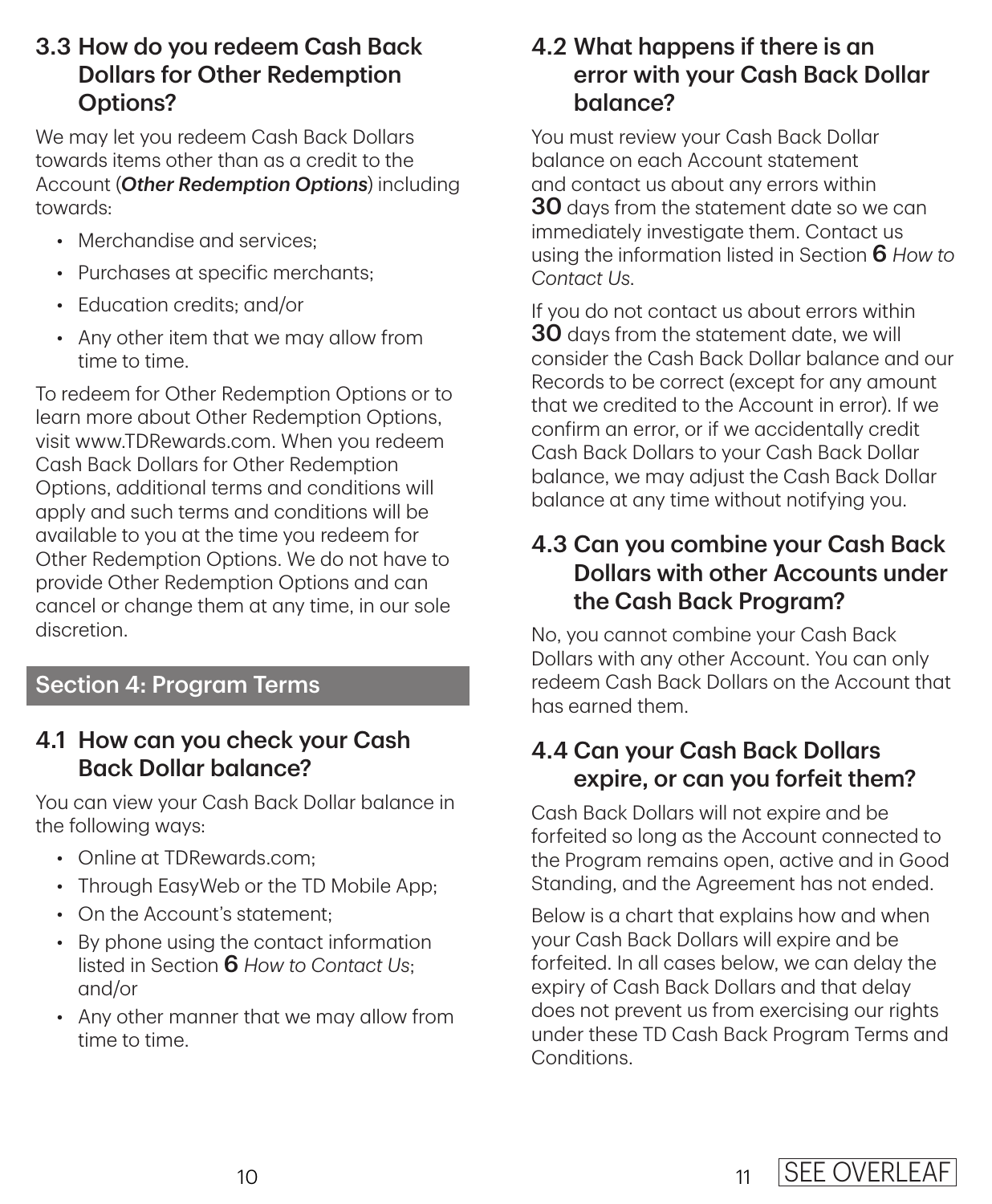| Cash Back Dollars will expire and be forfeited in |  |
|---------------------------------------------------|--|
| the following events:                             |  |

| the following events:                                                                                                                                                                                                                                                                                                                                                                                                                                                                                                                                                                                                                                                                                                                                                                                                                                                                                                                                                                                                                                             |                                                                                                                                                                 | close the                                            | Quebec                                                                                                                                                                                                                                                                                                                                                                                                                                                                                                           |  |
|-------------------------------------------------------------------------------------------------------------------------------------------------------------------------------------------------------------------------------------------------------------------------------------------------------------------------------------------------------------------------------------------------------------------------------------------------------------------------------------------------------------------------------------------------------------------------------------------------------------------------------------------------------------------------------------------------------------------------------------------------------------------------------------------------------------------------------------------------------------------------------------------------------------------------------------------------------------------------------------------------------------------------------------------------------------------|-----------------------------------------------------------------------------------------------------------------------------------------------------------------|------------------------------------------------------|------------------------------------------------------------------------------------------------------------------------------------------------------------------------------------------------------------------------------------------------------------------------------------------------------------------------------------------------------------------------------------------------------------------------------------------------------------------------------------------------------------------|--|
| If the Account has a Balance<br>If you<br>close the<br>If the Account is in Good<br><b>Account</b><br>Standing and the Primary<br>Cardholder closes the Account,<br>the Primary Cardholder must<br>first apply any Cash Back<br>Dollars in your Cash Back<br>Dollar balance as of the<br>Account closing date towards<br>the Account Balance until the<br>Account Balance is paid in full.<br>If the Account does not have a<br><b>Balance</b><br>If the Account Balance is paid<br>in full, and if there are any Cash<br>Back Dollars remaining in your<br>Cash Back Dollar balance, you<br>must make one of the following<br>redemption requests within<br>90 days from the Account<br>closing date:<br>• If the Cash Back Dollar<br>balance is \$25 or more: you<br>can redeem the Cash Back<br>Dollars for Other Redemption<br>Options or ask us to send a<br>cheque for the full amount of<br>Cash Back Dollars; or<br>• If the Cash Back Dollar<br>balance is less than $$25$ : you<br>may redeem the Cash Back<br>Dollars for Other Redemption<br>Options. |                                                                                                                                                                 | <b>Account</b>                                       | • If for any reason we close the<br>Account that connects with<br>the Program, all Cash Back<br>Dollars will expire and be<br>forfeited immediately.<br><b>For Residents of Quebec</b><br>• Not in Good Standing under<br>the Agreement<br>If we close the Account<br>because the Account is not in<br>Good Standing, all Cash Back                                                                                                                                                                              |  |
|                                                                                                                                                                                                                                                                                                                                                                                                                                                                                                                                                                                                                                                                                                                                                                                                                                                                                                                                                                                                                                                                   |                                                                                                                                                                 | Dollars will expire and be<br>forfeited immediately. |                                                                                                                                                                                                                                                                                                                                                                                                                                                                                                                  |  |
|                                                                                                                                                                                                                                                                                                                                                                                                                                                                                                                                                                                                                                                                                                                                                                                                                                                                                                                                                                                                                                                                   |                                                                                                                                                                 |                                                      | • Reason other than inactivity<br>or the Account is not in<br><b>Good Standing</b>                                                                                                                                                                                                                                                                                                                                                                                                                               |  |
|                                                                                                                                                                                                                                                                                                                                                                                                                                                                                                                                                                                                                                                                                                                                                                                                                                                                                                                                                                                                                                                                   |                                                                                                                                                                 |                                                      | If we close the Account for<br>any other reason (other than<br>for inactivity or the Account<br>is not in Good Standing), we<br>will provide you with written<br>notice that any Cash Back<br>Dollars in your Cash Back<br>Dollar balance will expire<br>by a specified date. You will<br>have until this specified date<br>to redeem those Cash Back<br>Dollars. If you do not redeem<br>your Cash Back Dollars by<br>this specified date, your Cash<br>Back Dollars will expire, and<br>you will forfeit them. |  |
|                                                                                                                                                                                                                                                                                                                                                                                                                                                                                                                                                                                                                                                                                                                                                                                                                                                                                                                                                                                                                                                                   | If you do not redeem Cash Back<br>Dollars within 90 days from the<br>Account closing date, your Cash<br>Back Dollars will expire, and you<br>will forfeit them. |                                                      |                                                                                                                                                                                                                                                                                                                                                                                                                                                                                                                  |  |

If we

For Residents Outside of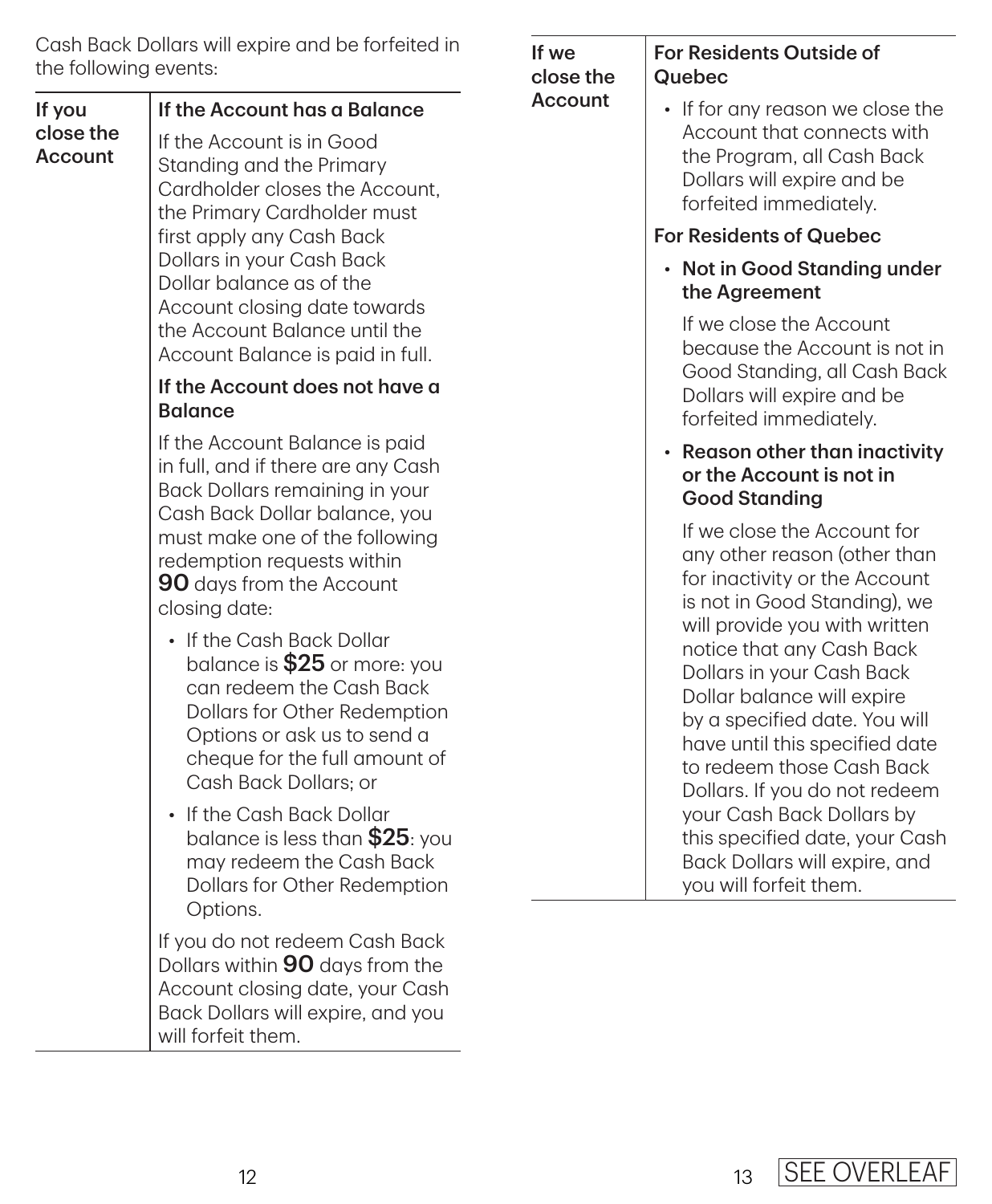| If the<br><b>Account</b><br>is inactive     | If you do not earn or redeem any<br>Cash Back Dollars for a period<br>of 1 year or more, the Account<br>is considered inactive for the<br>purpose of the Program.                                                                                                                                                                                                                | <b>Transferring</b><br>to another<br><b>TD Credit</b><br>Card | If the Primary Cardholder<br>transfers the Account to another<br>TD Credit Card, then the<br>following will apply:<br>• If you transfer to a                                                                                                                                                                                                               |
|---------------------------------------------|----------------------------------------------------------------------------------------------------------------------------------------------------------------------------------------------------------------------------------------------------------------------------------------------------------------------------------------------------------------------------------|---------------------------------------------------------------|------------------------------------------------------------------------------------------------------------------------------------------------------------------------------------------------------------------------------------------------------------------------------------------------------------------------------------------------------------|
|                                             | If for any reason your Account<br>is inactive, we may close the<br>Account and we will provide you<br>with a written notice that any<br>Cash Back Dollars in your Cash<br>Back Dollar balance will expire<br>by a specified date. If you do not<br>redeem your Cash Back Dollars<br>by this specified date, your Cash<br>Back Dollars will expire, and you<br>will forfeit them. |                                                               | TD Credit Card that has<br>a Cash Back Program<br>(excluding the TD Business<br>Cash Back Program), then<br>you can transfer the Cash<br>Back Dollars on a one-to-one<br>basis to the new Cash Back<br>Program.<br>• If you transfer to a<br>TD Credit Card that does not<br>have a Cash Back Program,                                                     |
| If we<br><b>Terminate</b><br>the<br>Program | If the Program is terminated,<br>Cash Back Dollars may only<br>be redeemed within 90 days<br>from the date of our notice of<br>Program termination. If you do<br>not redeem your Cash Back<br>Dollars by 90 days from the<br>date of our notice of Program<br>termination, your Cash Back<br>Dollars will expire, and you will<br>forfeit them.                                  |                                                               | you cannot transfer the Cash<br>Back Dollars to the new<br>Account. You must redeem<br>the Cash Back Dollars within<br>90 days of the transfer by<br>redeeming the Cash Back<br>Dollars in the same manner<br>described above under<br>the heading "If you close<br>the Account". If you do not<br>redeem Cash Back Dollars<br>within this timeframe, your |

### 4.5 What happens to Cash Back Dollars upon the death of the Primary Cardholder?

This section applies when we receive notice that the Primary Cardholder has died, and the Primary Cardholder's Account connected with the Program has a Cash Back Dollar balance.

Cash Back Dollars will expire, and you will forfeit them.

Once we receive notice that the Primary Cardholder has died, we will apply Cash Back Dollars in the Cash Back Dollar balance as of the date of death of the Primary Cardholder towards the Account Balance until the Account Balance is paid in full.

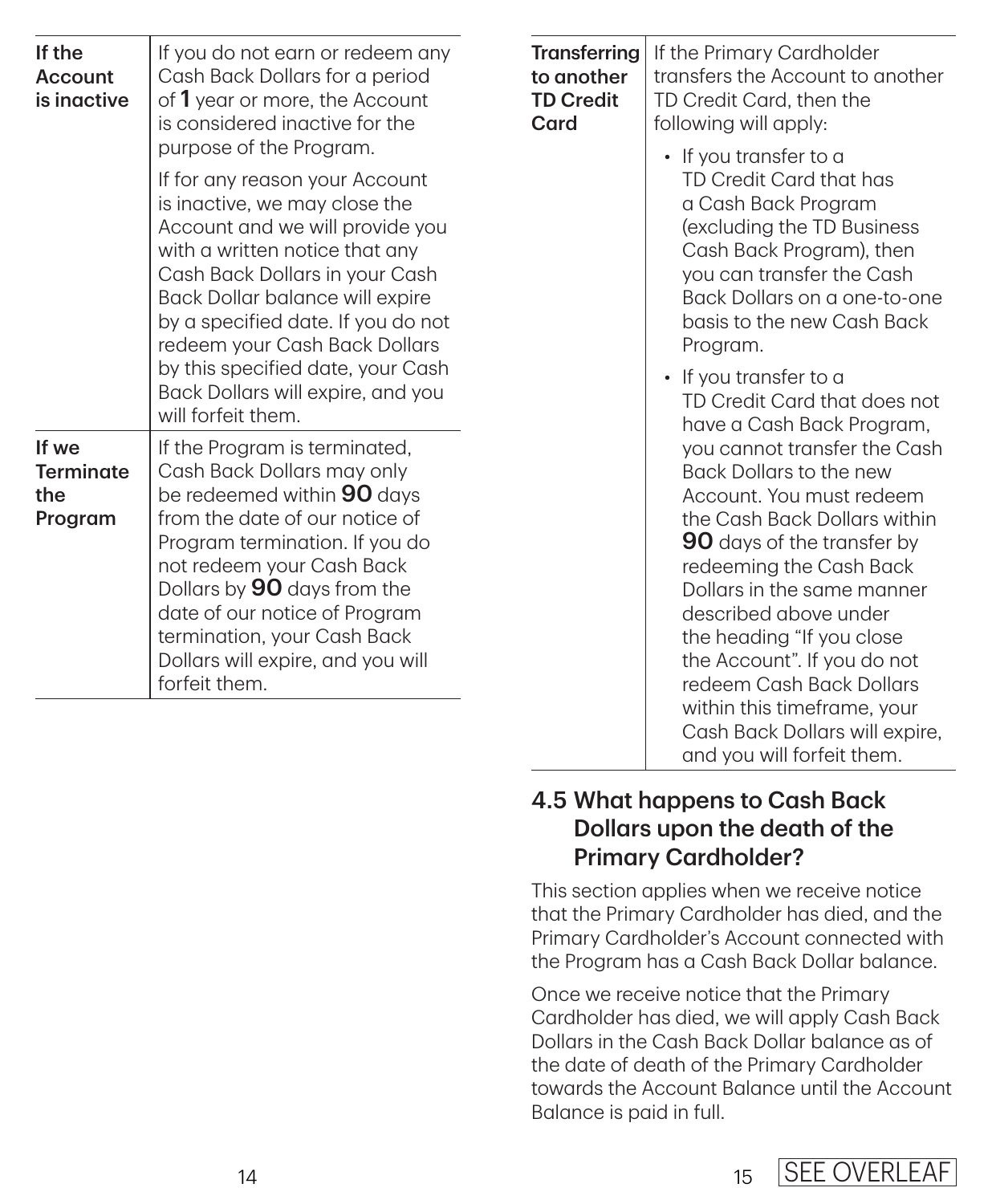If the Account Balance is paid in full, and there are Cash Back Dollars remaining in the Cash Back Dollar balance, then the following will apply:

- $\cdot$  If the Bank was notified within 1 year of the date of death of the Primary Cardholder, we will send to the liquidator, executor or trustee of the Primary Cardholder's estate a cheque payable to the Primary Cardholder's estate for the amount of the remaining Cash Back Dollars.
- If the Bank was notified more than  $1$  year after the date of death of the Primary Cardholder, then the remaining Cash Back Dollars will expire and be forfeited.

To notify us of the death of the Primary Cardholder, call us at the contact information listed in Section 6 *How to Contact Us*. We will require additional documentation to process redemption of Cash Back Dollars upon the death of the Primary Cardholder.

# Section 5: General Information

# 5.1 Who is responsible for paying taxes that relate to the Program?

TD is not responsible for any taxes that may result from earning or redeeming Cash Back Dollars under the Program.

# 5.2 Can you sell, barter, or assign your Cash Back Dollars?

You cannot sell, barter, or assign your Cash Back Dollars to someone else. If you try to do so, these Cash Back Dollars become void. Cash Back Dollars cannot be divided or transferred in the event of separation or divorce.

# 5.3 What is our limitation of liability for the Program?

This section is in addition to the limitation of liability as set out in the Cardholder Agreement.

#### Other Redemption Options

External service providers participate in and offer the Other Redemption Options. We are not responsible or liable for the merchandise or services that these suppliers offer or for any loss or damage that goods or services that you receive or request with Other Redemption Options may cause you. It is your responsibility to know the relevant policies, terms and conditions of Other Redemption Options, including but not limited to shipping, cancellation and refund policies.

#### No Liability for Damages

We are not liable to you for any loss or damages except for direct damages caused by our negligence. In no event are we liable for special, indirect or consequential damages. This limitation on our liability to direct damages applies even if we have been advised of the possibility that you may suffer other types of loss or damages.

In addition to the above, in no event are we liable for any damages (including special, indirect or consequential damages) resulting from any of the following:

- Any losses related to your failure to do something, including a failure to meet your obligations under these TD Cash Back Program Terms and Conditions;
- Delay or inability to access or use Cash Back Dollars;
- Any failure, error, malfunction, misuse, delay, or inaccessibility of any Machines, system, equipment or service caused by a third party or other circumstances beyond our control;
- Any other failure, error, or delay by any third party or other circumstances beyond our control;

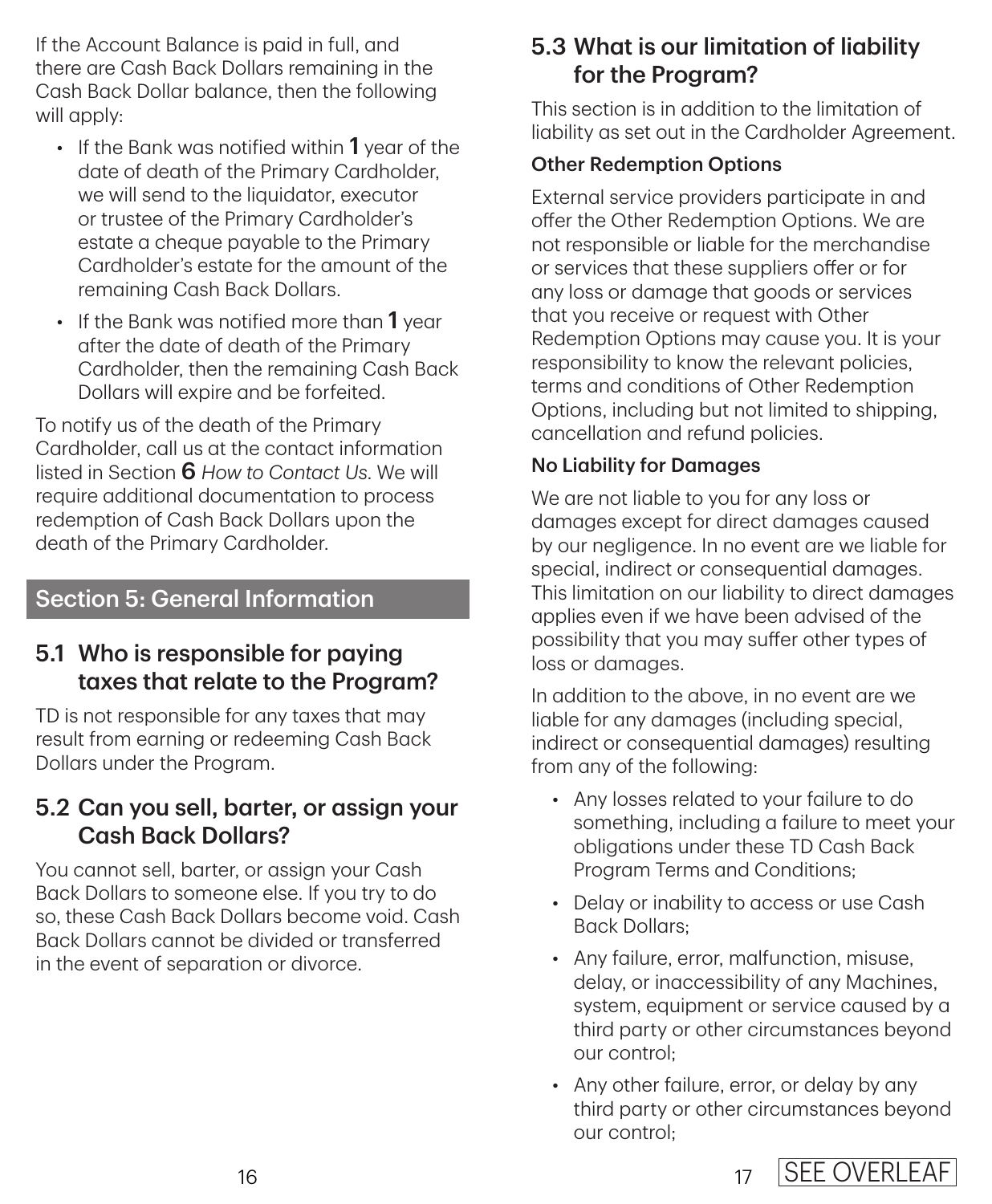- Suspension, cancellation or closure of the Program by us; and /or
- If we leverage any of our rights set out in the Cardholder Agreement or these TD Cash Back Program Terms and Conditions and such rights impact your eligibility to participate in this Program.

# 5.4 What if we do not act immediately if you do not follow your obligations in these TD Cash Back Program Terms and Conditions?

If we fail or delay to object or act when you do not follow any section of these TD Cash Back Program Terms and Conditions, all sections of these TD Cash Back Program Terms and Conditions remain valid and unchanged. We also reserve our right to act on that breach or any similar breach at a later date. Any action or omission by us does not mean that we have waived or changed these TD Cash Back Program Terms and Conditions.

# 5.5 Can we change the TD Cash Back Program Terms and Conditions?

At any time, we may change, replace, add or remove any section of these TD Cash Back Program Terms and Conditions, including:

- Earning Cash Back Dollars, including the number of Cash Back Dollars earned in your Cash Back Dollar balance without changing their overall value;
- Introducing or changing a limit on the number of Cash Back Dollars that can be earned;
- Redeeming Cash Back Dollars, including the redemption value of Cash Back Dollars, without changing the dollar value of Cash Back Dollars already earned at the time the change is effective;
- Program terms;
- General information;
- Contact information;
- The eligibility requirement to participate in the Program;
- Fees related to the Program including the introduction of new fees;
- Ownership of the Program;
- Communicating between us and you and the management of personal information in relation to the Program; and/or
- Any other term and condition of the Program.

### *For Residents Outside of Quebec*

We will notify you when we make a change to these TD Cash Back Program Terms and Conditions. This notice may be given by statement message in the Account statement, or sent to you in another way.

You will have accepted the changes to these TD Cash Back Program Terms and Conditions if, after the change is effective:

- You use or activate any Card or the Account connected with the Program;
- The Account connected with the Program remains open; or
- Any Balance owing on the Account connected with the Program remains unpaid.

#### *For Residents of Quebec*

If we make any changes to the Program, we will notify you between the  $60<sup>th</sup>$  to  $90<sup>th</sup>$  day before the changes are effective.

We will write the notice clearly and legibly, and provide you with the following details:

- The original clause and its changed version, or only the new clause;
- The date when the change will come into effect; and
- That you can cancel your Agreement and close the Account without any cost or penalty, if the change increases your obligations or decreases our obligations under the Program.

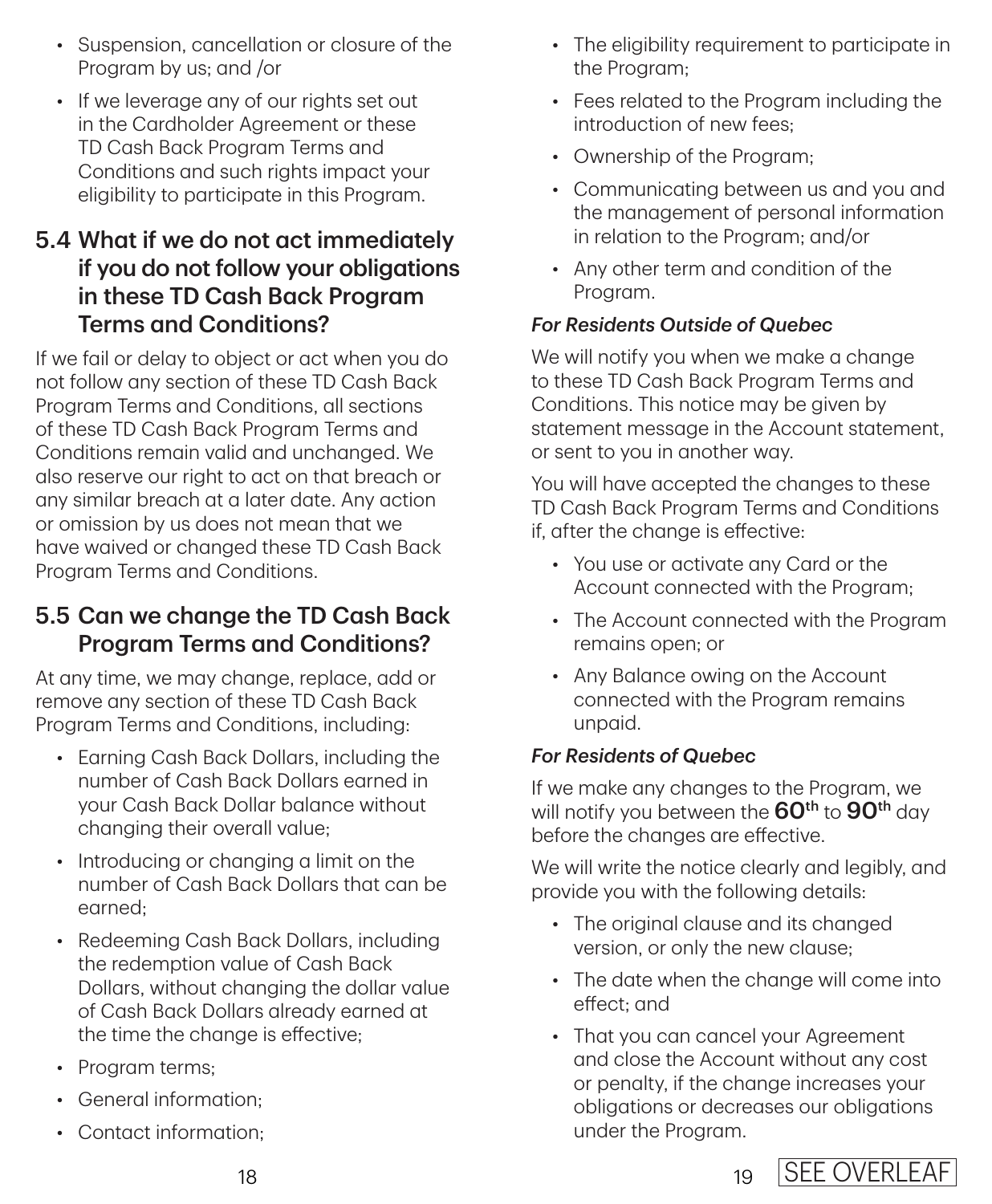If you choose to cancel your Agreement and close the Account connected with the Program, you must notify us no later than 30 days after the change comes into effect. Contact us using the information provided in Section 6 *How to Contact Us* to close the Account connected with the Program. Please see Section 4.4 *Can your Cash Back Dollars expire, or can you forfeit them?* to learn about what will happen to Cash Back Dollars if the Program and/or the Account connected with the Program is suspended, terminated or closed. Please also see the Cardholder Agreement to learn about the impacts of closing the Account connected with the Program.

# 5.6 Can we cancel or terminate the Program?

Yes. We may restrict, cancel or terminate the Program at any time in accordance with these TD Cash Back Program Terms and Conditions and/or the Cardholder Agreement.

# 5.7 Can we cancel or terminate a Cardholder's ability to participate in the Program?

Yes. We can restrict, cancel or terminate the Account, and/or a Cardholder's ability to participate in the Program with or without cancelling or terminating the Account connected with the Program, and such restriction, cancellation or termination may be with or without notice.

For example, we will restrict, cancel or terminate the Account connected with the Program, and/or a Cardholder's ability to participate in the Program if:

- A Cardholder abuses the Program;
- A Cardholder does not follow, or does anything to make us believe that they will be unable to follow, the TD Cash Back Program Terms and Conditions;
- A Cardholder misrepresents any information that they provide us;
- A Cardholder conducts themselves in a way that hurts us, or may hurt us, or the interests of the Program;
- The Account connected to this Program is not in Good Standing;
- The Account is inactive; and/or
- For any reason set out in the Cardholder Agreement.

If the Account is not in Good Standing, and/or if any of the circumstances described in the paragraph above occur, then:

- You may lose the benefit of any offer for the Program;
- You will not be able to earn and/or redeem Cash Back Dollars; and/or
- We may exercise our rights under the Cardholder Agreement.

Please see your Cardholder Agreement to understand the impact of no longer being in Good Standing.

## 5.8 What are our rights if you do not follow the Program and these TD Cash Back Program Terms and Conditions?

We can take any measure set out in the Cardholder Agreement or these TD Cash Back Program Terms and Conditions if you do not follow these TD Cash Back Program Terms and Conditions, or if you do anything that causes us to believe that you will be unable to comply with these TD Cash Back Program Terms and Conditions.

This includes, but is not limited to:

- Reversing Cash Back Dollars improperly earned in your Cash Back Dollar balance;
- Restricting your ability to redeem Cash Back Dollars under the Program;
- We may require you to pay our damages which could be equal to the amount of the Cash Back Dollars that were improperly

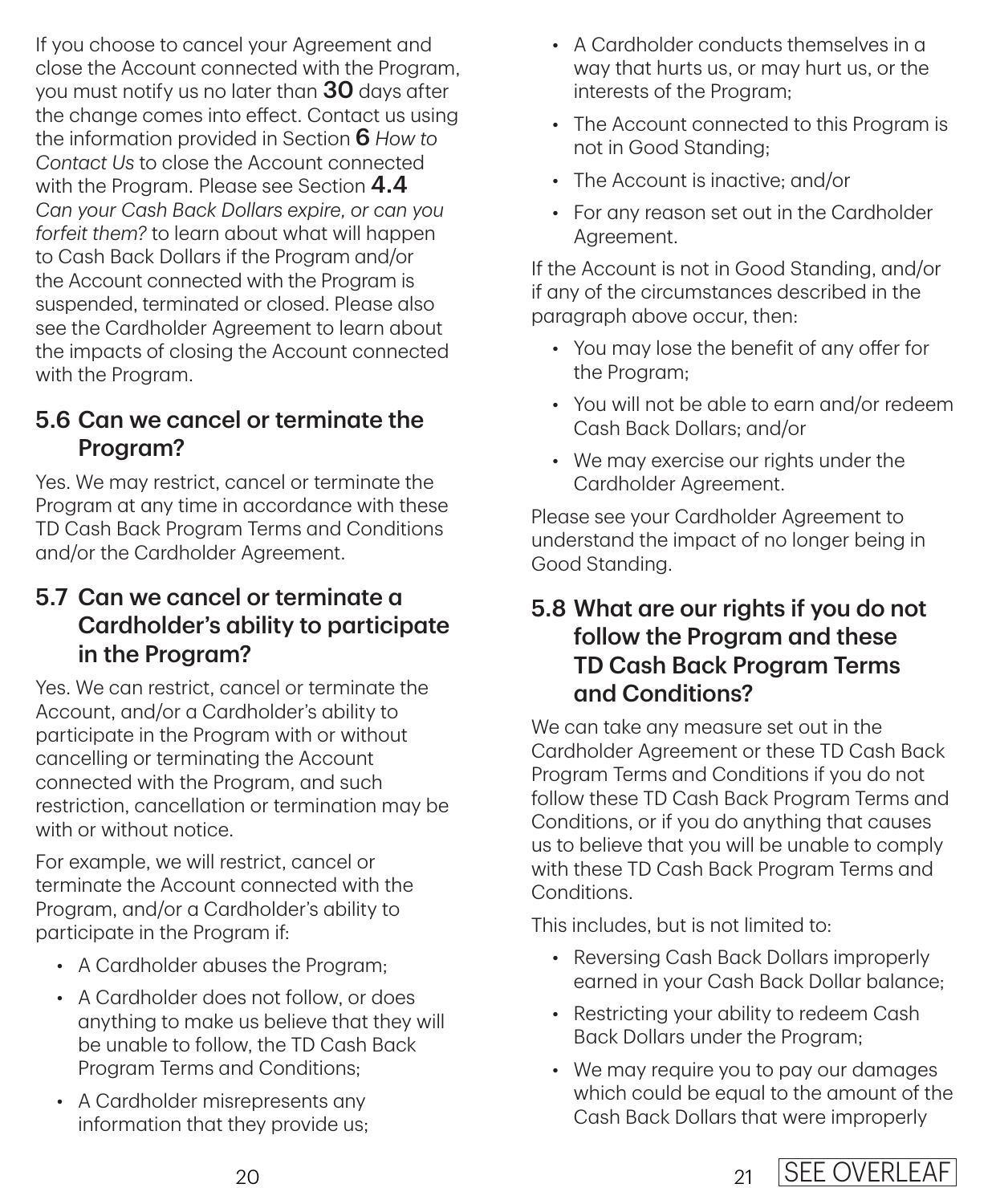earned if the Cash Back Dollars are no longer in your Cash Back Dollar balance; and/or

• Deduct money from any other account that you have with us or TD Bank Group without notifying you. We can use this money to pay the amount you owe us under the Program.

Please see the Cardholder Agreement to learn about how we may restrict or close the Account connected with this Program and what actions we may take if you do not comply with the Agreement.

# 5.9 What happens if part of these Terms and Conditions is invalid?

If a court finds any portion of these TD Cash Back Program Terms and Conditions invalid or unenforceable, the remainder of the TD Cash Back Program Terms and Conditions will remain valid.

### 5.10 What laws govern these Terms and Conditions?

The laws that govern these TD Cash Back Program Terms and Conditions are the laws of the Canadian province of the most recent address in our Records that is provided to us by the Primary Cardholder for their primary residence, and any applicable federal laws.

# 5.11 What language will be used?

It is the express wish of the parties that this Agreement and any directly or indirectly related documents be in English. Les parties ont exprimé la volonté expresse que cette convention et tous les documents s'y rattachant directement ou indirectement soient rédigés en anglais.

# Section 6: How to Contact Us

You can contact us directly if you need to:

- Report Program errors;
- Find your Cash Back Dollar balance;
- Redeem your Cash Back Dollars for Other Redemption Options; and/or
- Ask general questions about the Program.

To contact us, use one of the following methods:

| Contact                                                                                                                                           | <b>Details</b>                                                                       |  |
|---------------------------------------------------------------------------------------------------------------------------------------------------|--------------------------------------------------------------------------------------|--|
| <b>TD Rewards Support</b><br>For questions about<br>registering your Card on<br>TDRewards.com and<br>redeeming through the<br>TD Rewards Website: | Online:<br>TDRewards.com<br>By Phone:<br>1-888-315-0603                              |  |
|                                                                                                                                                   | <b>Online:</b> td.com<br>By Phone:<br>1-800-983-8472                                 |  |
| <b>EasyLine</b><br><b>Telephone Banking</b>                                                                                                       | <b>In Person</b> : Visit any<br>one of our branches                                  |  |
| For all other questions:                                                                                                                          | By Mail:<br>TD Credit Cards<br>P.O. Box 300<br>TD Centre, Toronto,<br>Ontario M5K1K6 |  |

All trademarks are the property of their respective owners.

- \* Trademark of Visa International Services Association and used under license.
- ® The TD logo and other trademarks are the property of The Toronto-Dominion Bank or its subsidiaries.